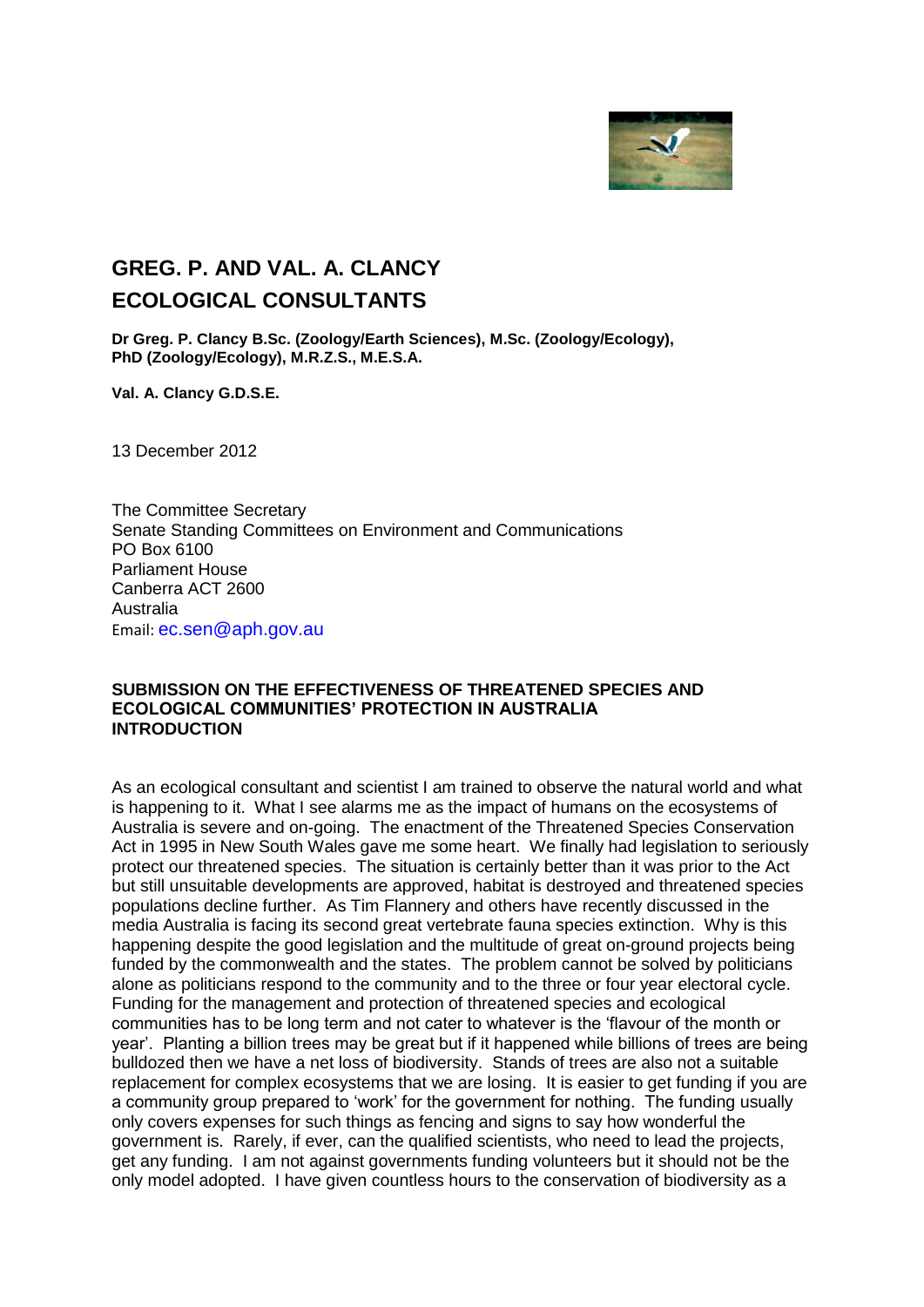volunteer but am also a professional in the field who needs funding support to continue my research on threatened species. There was recently a call for applications for funding for shorebird management by Birdlife Australia. I was hoping to apply for funding to assist in my monitoring and banding/flagging of threatened shorebirds. When I checked the conditions of the grant I realised that there was no point in me applying as the fees/salaries of scientists and consultants are not covered. My costs are my time and my vehicle expenses.

Governments are reacting also to the perceived community attitude that social and economic factors are more important than environmental. It is alright to protect the environment as long as it doesn't affect humans' lives and their wealth. I believe that governments should be leading the way in changing community attitudes as they have access to the scientists which the everyday person does not. The problem is that many politicians aren't committed to biodiversity conservation either and therefore it gets even less attention than global warming and there are still the global warming sceptics in parliament. People need to be educated to the fact that if the environment is not adequately protected then people's social and economic situation will also decline. We need to abandon the growth economy and replace it with a sustainable economy. You can't keep growing economies on a planet with limited resources. The population of the planet needs to be reduced by family planning and removing stupid incentives like the family bonus. Although Australia has a relatively small population it is already too large for it to be sustainable. We are clearing important areas of habitat to build more and more houses. Most ecologists believe that we should have a population no larger than 15 million people in Australia. I support this figure. The problem we have in Australia is that much of the continent is relatively inhospitable and human populations cluster around the coastline. Governments need to be commissioning research to determine the carrying capacity of Australian urban and rural areas.

A major problem with threatened species legislation is that it usually relies on whether or not there is likely to be a 'significant impact' on threatened species. The problem is there is no clearly defined definition of 'significant impact' and consultants, developers and government officials usually interpret it to suit their own situation. The loss of small areas of threatened species habitat may not be significant in themselves but added to all of the other losses around the country may well add up to a serious decline in threatened species habitat and the species themselves.

Recovery planning in New South Wales evolved from a single species approach to communities and has now morphed into the 'Priority Action Statements' which review a species distribution and abundance and then determine which are the most viable populations left so that funds can be channelled into that population. This is a response to limited funding and if threatened species management was given the support that it should have then these decisions would not have to be made. All populations of threatened species are important and the loss of any of them can mean that the gene pool becomes very small and the species won't survive in the long term.

The system for nominating a threatened species of ecological community can be drawn out and frustrating. In 1997 I nominated remnant vegetation on the floodplain in northern NSW as an endangered ecological community. My nomination was sent back to me after many months stating that I would have to nominate a specific vegetation community. This I did but it still took many months before the vegetation on the floodplain was listed and this was after the further loss of important remnants. This is not a criticism of the scientific committee of NSW who I believe does a valuable job but the system is slow and ways to expedite nominations should be explored. Veto powers of certain members of the Committee do however stop legitimate species from being listed. *Sauropus hirtellus* is a small herb found only in Spotted Gum forests of the Clarence Valley. It has been nominated for listing and I understand that the Forests NSW representative on the Committee has objected to its listing as it may hamper logging operations. The official position is that more data are needed to